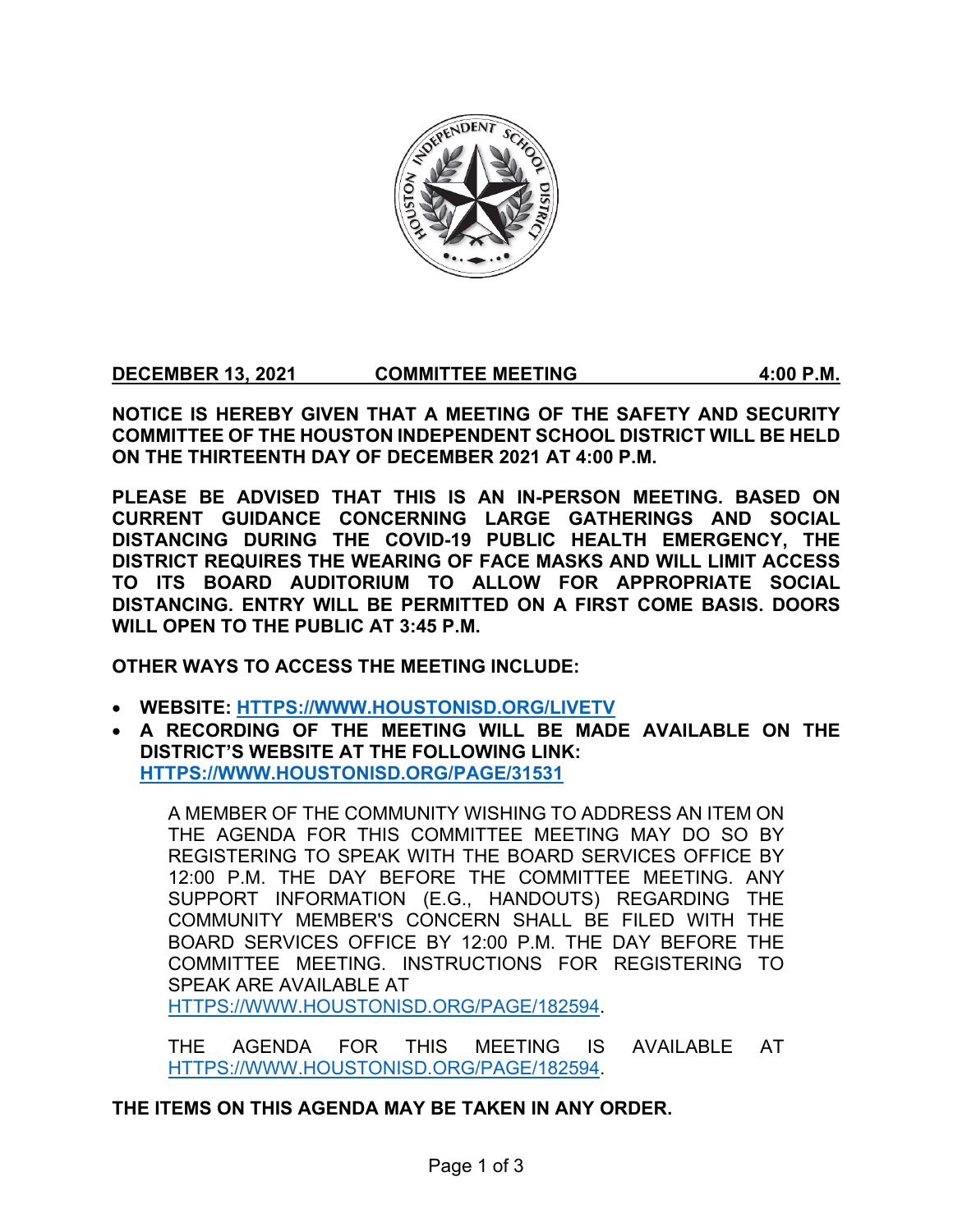**NO AGENDA OR DISTRICT BUSINESS WILL BE DISCUSSED EXCEPT AS NOTICED BELOW.**

### **4:00 P.M.**

- **CALL TO ORDER**
- **WELCOME AND INTRODUCTIONS**
- **APPROVAL OF MINUTES FROM AUGUST 16, 2021**
- **SPEAKERS TO AGENDA ITEMS**
- **HEALTH AND MEDICAL SERVICES UPDATE**
- **HISD POLICE DEPARTMENT UPDATE**
- **RISK MANAGEMENT UPDATE**
- **ADJOURN TO CLOSED OR EXECUTIVE SESSION UNDER SECTIONS 551.071, 551.076, AND 551.089 OF THE TEXAS GOVERNMENT CODE FOR THE PURPOSES LISTED BELOW**
- **CONSIDERATION AND POSSIBLE ACTION ON MATTERS DISCUSSED IN CLOSED OR EXECUTIVE SESSION**
- **CLOSING**

# **CLOSED SESSION (CLOSED TO PUBLIC)**

### **CLOSED SESSION AUTHORIZATION DURING MEETING**

**If during the course of the meeting covered by this notice the committee should determine that a closed or executive meeting or session of the committee should be held or is required, then such closed or executive meeting or session as authorized by Chapter 551 of the Texas Government Code (the Open Meetings Act) will be held by the committee at the date, hour, and place given in this notice or as soon after the commencement of the meeting covered by this notice as the committee may conveniently meet in such closed or executive session concerning any and all subjects and for any and all purposes permitted by Section 551.071 through Section 551.089 inclusive of said Open Meetings Act including, but not limited to:**

- **Section 551.071 For the purpose of a private consultation with the committee's attorney on any or all subjects or matters authorized;**
- **Section 551.076 To consider the deployment, or specific occasions for implementation, of security personnel or devices, or a security audit;**
- **Section 551.089 To deliberate security assessments or deployments relating to**  technology, network security **information as described by Section 2059.055(b), or the deployment, or specific occasions for implementation, of security personnel, critical infrastructure, or security devices.**